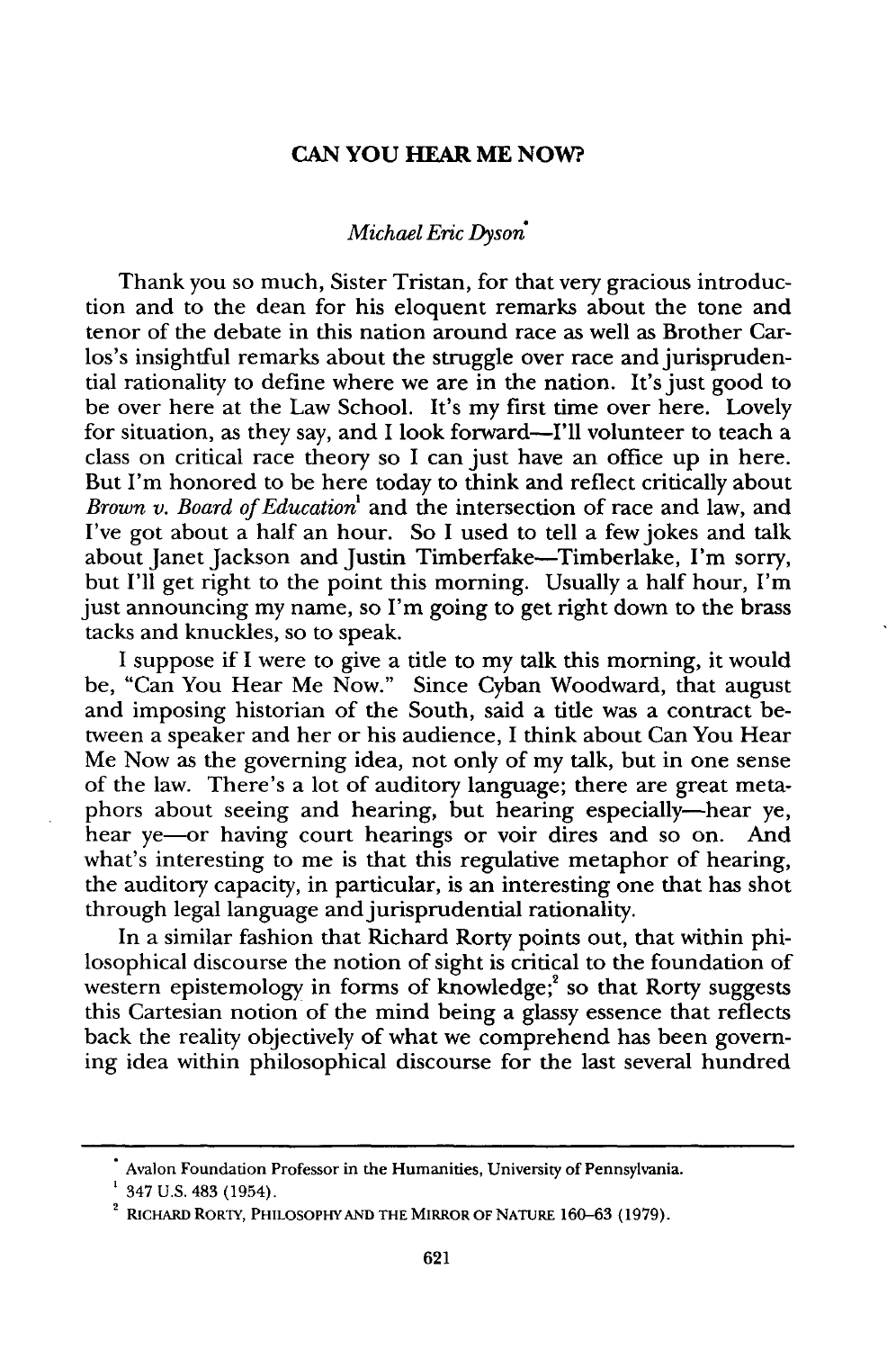years.' And of course, along comes Rorty armed with [Ludwig] Wittgenstein, [John] Dewey, and [Martin] Heidegger trying to challenge the hegemony of the ocular centric metaphor, and especially trying to challenge us to believe that philosophy is no longer a tribunal of pure reason before which other disciplines must now genuflect in acknowledgement of its technical superiority and its rational supremacy;<sup>4</sup> so that philosophy is no longer about the arcane, the underlying structures of reason, and philosophy no longer adjudicates competing claims about what's true or right or beautiful or insightful or good. And in essence, he says what: philosophy is part of the dialogue, it's part of-borrowing from the conservative philosopher, Michael Oakeshott-part of the conversation.

And if philosophy is part of the conversation, it doesn't have this Archimedean objectivity outside which it exists outside of the human experience, outside of human dialogue and language and possibilities of thought, that it is part of the woof and warp of the very thing we're trying to examine. So if that's the case, if philosophy doesn't exist outside but inside, if philosophy is part of the conversation, then it doesn't have a privileged sight from which it begins to make arguments about reality. Well, taking my cue from all of that, you know, arcane philosophical discussion about the differences between the -vision shopping and the natural vision shopping and whether human scientists can generate laws similar to the so-called natural world, even though we deconstruct that kind of mythology as well because those laws themselves have been generated in the context of arguments about history and science, which are themselves products of human capacity to engage in rational reflection.

Having said that, it seems to me that it's important to say the law is the same thing. We kind of mythologize the law. That is, those of us who stand outside of it, oh my God, the law, we need a lawyer to even do simple things like decide where we're going to teach and can we get the contract in, or if somebody hit my car. Now I'm not here to pronounce against an overly litigious society. I'm sure you all do that over here enough. But what's interesting is that the law is an intervening mechanism between human institutions and human beings, and in that sense a mediating role is played by the law that needs to be underscored. That mediating role then, that adjudicative role, to be sure, has to be interrogated relentlessly. Questions must be asked of it. What is the function and purpose of the law?

We hear the law, the law, the governing ideals that regulate discourse and plexus and behavior in human society. And at the same time, we back up and say well, the developments of critical race the-

**<sup>3</sup> Id.** at **17-127.**

<sup>4</sup> RICHARD RORTY, **CONSEQUENCES OF** PRAGMATISM 160-74 **(1982).**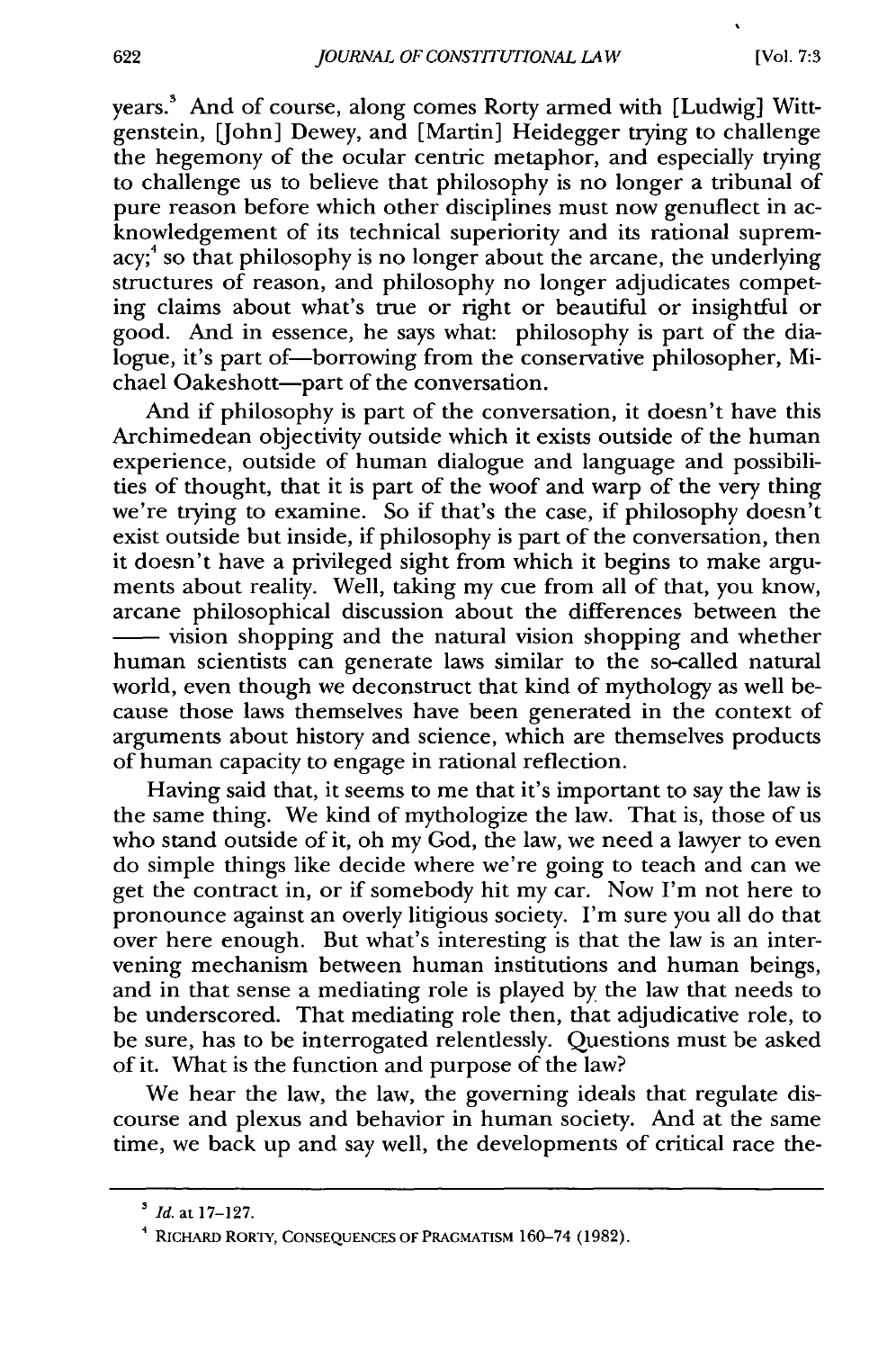ory, the developments of legal realism, the developments of, you know, of critical theory forced us to back up and say maybe the law is part and parcel of both the enlightenment that we should encourage and the problems we have to overcome; or maybe part of the enlightenment that we have to overcome is part of the problem. Or the enlightenment reason that uncritically celebrated misses out on other stuff like history and tragedy and misery and tears and suffering, and the way in which the law can both relieve that and reproduce that, the pathology that we both want to examine and the very means by which we examine the pathology. The law is implicated in the very process of trying to examine the things that help and hurt us. So when I want to think about, Can You Hear Me Now, I think about those commercials with the cell phones and you get in the right position, *can you hear me now,* and you step over this way, *can you hear me now,* and I go further into this region, *can you hear me now,* can the signal get through?

Part of what the law means to me is to help the hurt and misery of human community be articulated in acceptable and tolerable institutional frameworks that allow the perpetuation of justice. And that means then that we have to take into account the perpetuation of justice. And that means then that we have to take into account human experiences often discounted, that's marginalized, that's overlooked. And not only human experience but ways of thinking about human situations in the law, and this has been brought home to me time and time again, but especially recently in these University of Michigan cases vis-à-vis affirmative action because we see that the folks' political viewpoints ain't exempt from how they think about the law, even though we got nine people sitting up on the Court trying to look at and prognosticate about. And every jot and tiddle, every period, every punctuation mark is scrutinized with deridian facility. What did they mean? Did Justice Sandra Day O'Connor mean that in twentyfive years affirmative action should be totally gone, should be wiped out, should be excluded from the discourse and dialogue about race in America, because in twenty-five years we're going to find something that we ain't found so far, which is the ability to just answer the Rodney King questions and we all get along? Well, it's not simply can we all get along but how do we get along, what are the resources at stake, and could we have more women like Sandra Day O'Connor being explicit about their understanding that affirmative action quantitatively has disproportionately enabled, catalyzed the upward mobility of white brothers and sisters, especially white sisters, white women, given the gender, and some white men and women, given the other

**-** category, the so-called formerly handicapped category.

When we figure all that stuff in, we say where were the white women on the front line of the battle to not simply colorize affirmative action and to not make it the exclusive predicate of those who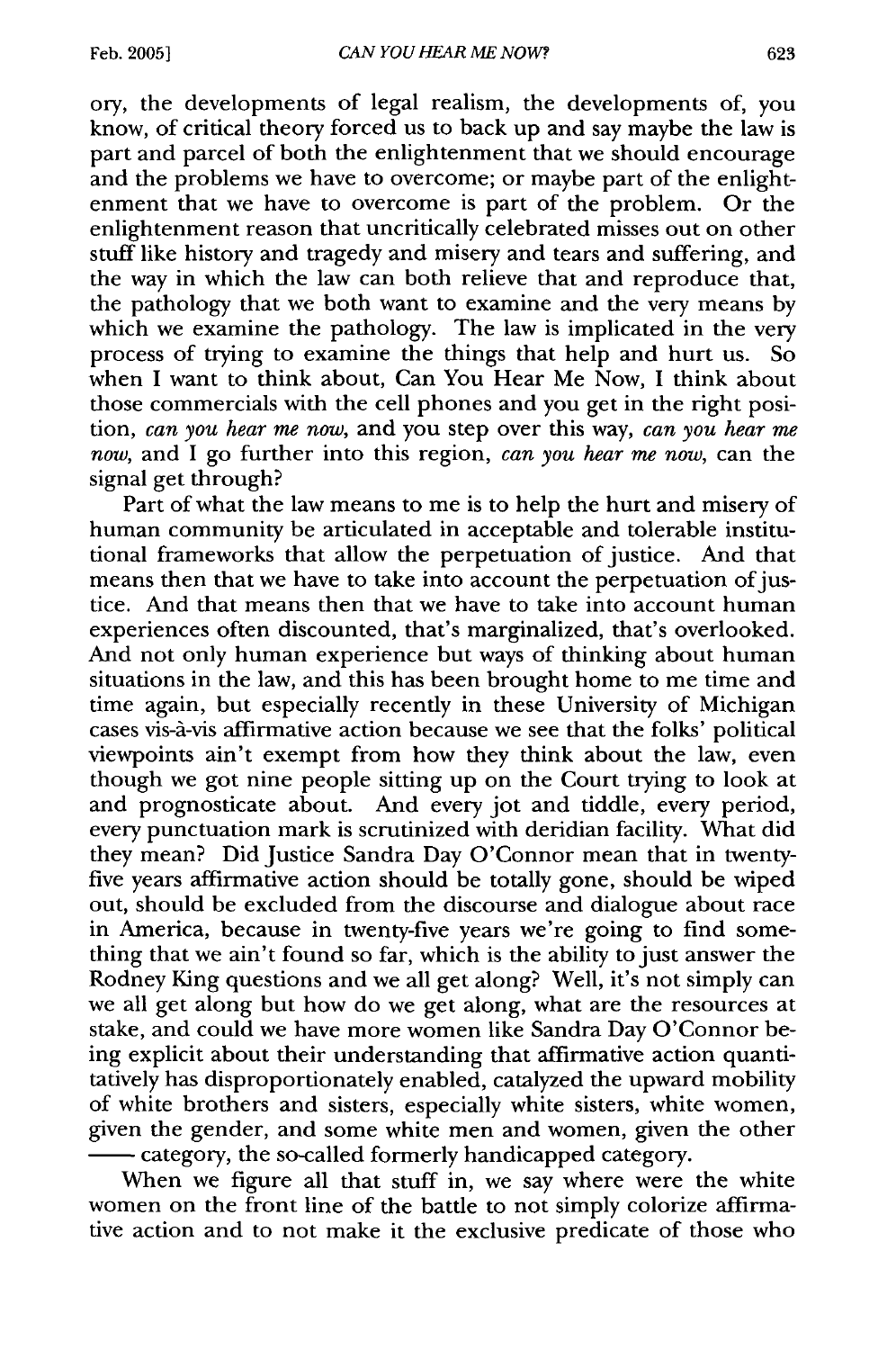unfairly, through discourses of preferential treatment and reverse racism, now attempt to seize authority over those domains from which they should be inherently excluded because we, we being the dominant, we being the majority, the unspoken, the unscrutinized majority, have access to that. Who told you that some black kid or Latino kid sitting next to you in law school took your place? What kind of logic informs that? What presuppositions philosophically construct that consciousness such that the notion of merit and dessert are ineluctably tied to your position which is often unconscious, which is often unarticulated? And what critical race theory asks the law to do is to come out of the closet, be it epistemic closet, the sociological closet, the jurisprudential closet, and just own up to the fact that we are human beings trying to make judgments about law and about behavior and about mediating relationships, and in terms of adjudicating these relations between human beings, and it's all implicated in our human finitude limitation and as a result they are limited. Now, what does that mean? That means for me then, fifty years ago *Brown vs. Board of Education,5* asked the law to be serious and explicit about the struggle over race in American society that it had helped perpetuate.

Think about 1896, *Plessy v. Ferguson.6* Think about the fact that black people had no rights that any white person was bound to respect. That's in the law. That's huge, that's big time because that means that that is written into the very fabric of the jurisprudential culture from which we derive principles of behavior for human beings and institutions, and that's big. So now we got to deal with the fact that people's biases and prejudices informed them and of course, we got oh, but of course, but of course we knew it then when the nation was caught up in the dramaturgy of bigotry, and as a result of that, inevitably and unavoidably these people bowed down at the shrine of their own limited perspective. But of course, we now in the twentieth century and into the twenty-first are somehow exempt from those competing passions. Well, that may not be the case. So the reality then is that when we think about the law's role, the law's role in trying to get at some of these principles that we think are so important-fairness and justice and equality and freedom-then we think about the fact that the law has done an enormous good in terms of setting the basis for how even schools operate in American society: *Brown* fifty years ago. Before that, it was separate but equal. Who actually believed that? Who actually understood that to be the case? That you could have separate, especially when you weren't funding those schools equally. Even right now, we got sixty million dollar

 $5$  347 U.S. 483 (1954).

**<sup>6</sup>**163 U.S. 537 (1896).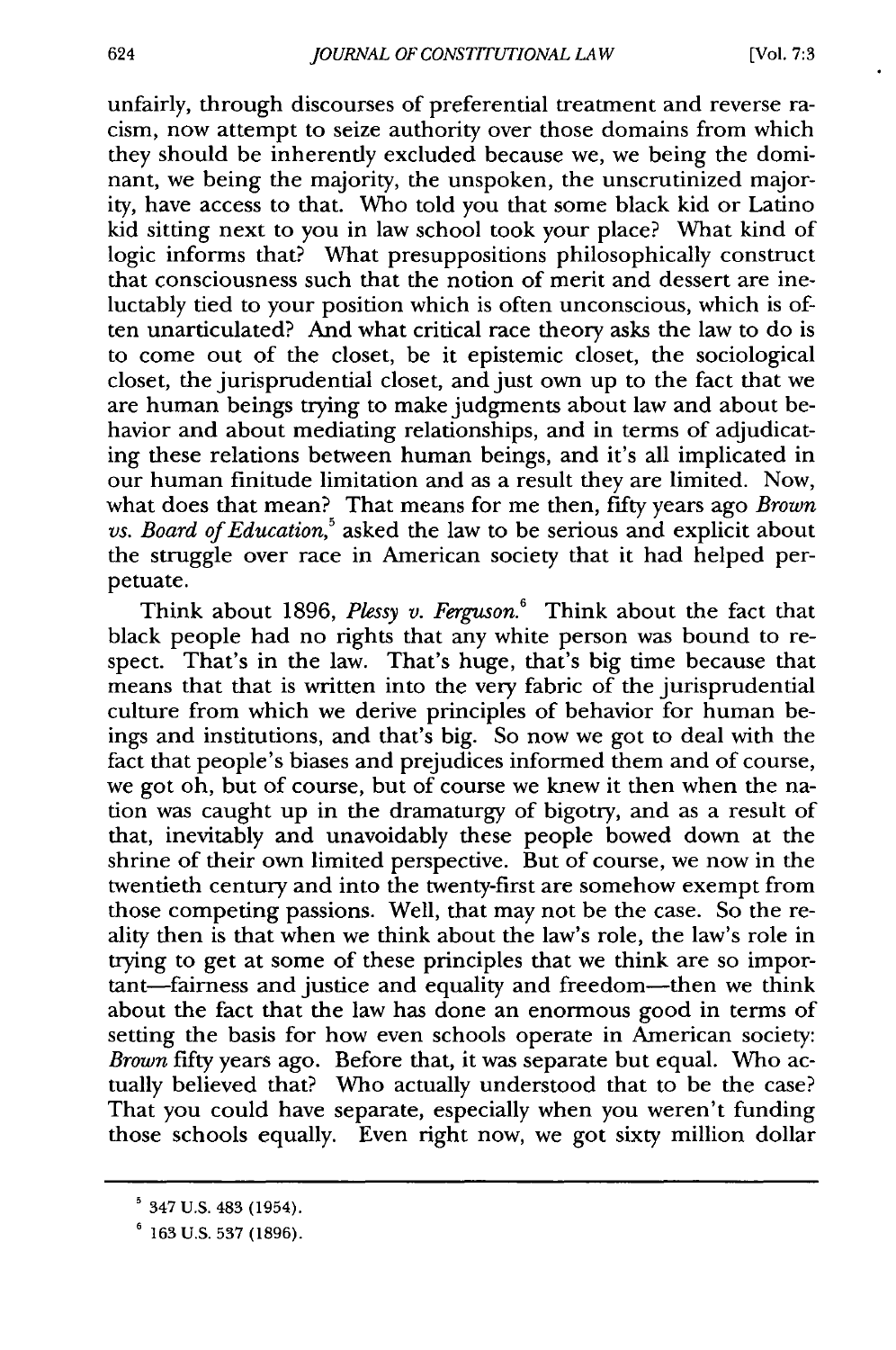schools out in the suburbs, mostly white communities, mostly privileged communities, mostly very well-monied, well-heeled Tony communities versus post industrial urban schools that don't even have secondhand copies of see Dick run, see Jane look at Dick run, see Spot look at both of them while Dick and Jane are running. Right? Internet access out in the suburbs: you got super fast, super information highway going down and you know, I don't know how old you are, but back in my day, James Brown, Santa Claus, please come to the ghetto.<sup>7</sup> Can the super information highway have an off ramp in the barrio or in the hood? Right, we're trying to get some wire, wired, wiring.

And so that means then that there are huge economic gulfs between the have gots and the have nots even today, and there have been phenomenal notions out here that we've seen the resegregation of American education along the lines of *Brown* in '54. Now there are those who are stylishly bleak and hopelessly cynical who suggest that oh, it didn't make a difference, what happened back with the Supreme Court in *Brown* only hurt African American and Latino and other minorities. Oh, I don't think that's the case. We can make an argument, and a legitimate one, that certain forms of integration themselves have been paralyzing to a larger discourse of justice and tolerance and diversity. We could argue that, but to suggest that that wasn't huge, that when [Kenneth] Clark and Mamie Clark, the professor at Columbia University, took those dolls, those black and white dolls, and showed that these little - you little black people, black girls, black children were unalterably drawn to those white dolls.<sup>8</sup> Not signifying that their preference was for one over the other without respect of color; it was color coding. There was some kind of internal, internalization of a kind of self abnegation that was evidenced in that psychological test. And so, there was something huge.

Black people ought to want to see black dolls, not to be repulsed by them, not to be turned off by them, not to believe that those dolls were not beautiful. And when I joked earlier about Janet Jackson and Justin Timberfake, I can't help but saying this, you know what I'm saying, it's recent, it ain't got nothing to do with the lecture, but I got to throw it in anyway. Well, it does, let me integrate it into the larger fabric of my lecture. Here it is now, we got Janet Jackson, the black breast, the black breast exposed at halftime. Oh my God, it's the heart of American indecency. Now Michael Cow of the FCC-what

**<sup>7</sup>**James Brown, *Santa Claus Go Straight to the Ghetto,* on FUNKY CHRISTMAS (Polydor Records 1995).

**<sup>8</sup>***See* Kenneth B. Clark, Effect of Prejudice and Discrimination on Personality Development Presented at the Midcentury White House Conference on Children and Youth (1950) (supporting the *Brown* Court's recognition of the detrimental effect of segregation on black children).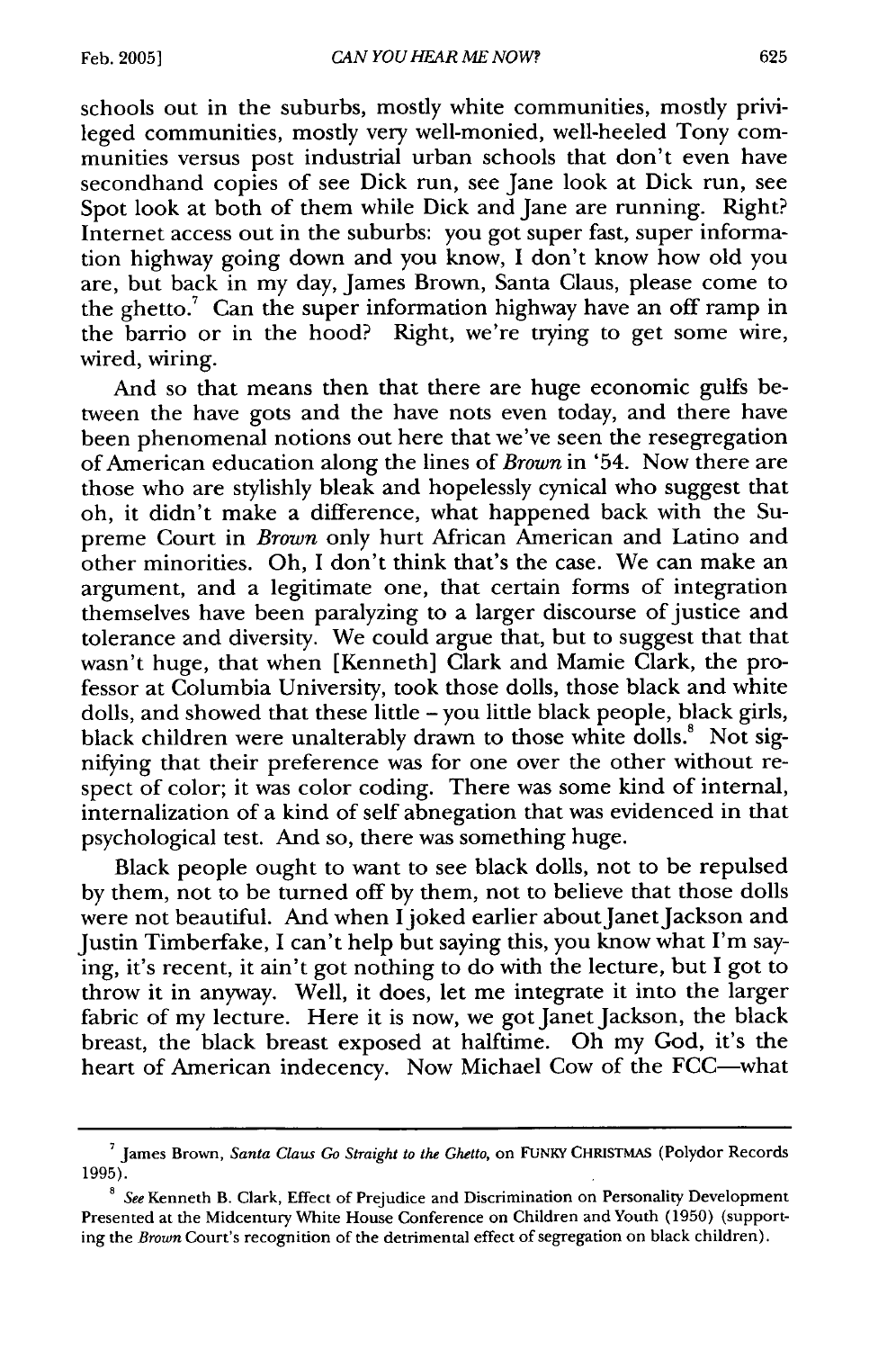does that stand for-fools covering commercials? What does that really stand for? The son, the sons and daughters of conservatives, black conservatives are often much worse than their papas and mamas because at least Colin Powell had some experience in Banana Kelly [Housing Community] up in the Bronx where he was in the hood. Right? He got some memory of that, and trust me, I hung out with Colin Powell and Chris Rock before the Janet Jackson concert at the Madison Square Garden. He ain't had no problem with Janet, trust me. I can't speak on it. He did not have a problem with her breast. That's all I'm saying to you. So now, her breast exposed is the heart of American indecency. Now I can't help but believe - now we're going to create law, now we want to say well, my God, we have to have FCC regulations.

What's indecent is the way in which Clear Channel [Communications, Inc.] is overtaking American waves and commodifying American information. $9$  That's what's indecent. That's what you need to be checking out for us because the billboards you see are from Clear Channel. The venues that the live performance takes place is Clear Channel, and the air waves upon which they speak is Clear Channel, and — by a whole bunch of other right wing conservatives have access because of Clear Channel. So those are the kind of indecency issues we need to be interrogating that have to do with the collusion between corporate capitalism and American public funded expression.

And so now Janet Jackson with that black breast.<sup>10</sup> I called him Justin Timberfake. You want to be black until it costs you something. You want to be a brother until it means that the materiality of your racial identification causes you to suffer. Now what happened to the old days? Maybe Mick Jagger and them, you know, the rock and roll cat: yeah, I did it, wish I would have pulled the other one off. What happened to that kind of transgression and rebellion? Now everybody is genuflecting before the shrine of American corporate capitalism. And that white hand reaching across to grab that black breast is something that's symptomatic of a history and trajectory of dominance in American society. That ain't nothing new. And to exempt yourself from responsibility is nothing new as well. And then Janet Jackson, when that black female breast was used to suckle a white civilization and to feed and nurture white supremacy, it was beautifully

<sup>&</sup>lt;sup>9</sup> See Jeanne Anne Naujick, *Clear Channel Starts Airwaves Cleanup*, TENNESSEAN, Feb. 26, 2004, at 1 ("Clear Channel owns more than 1,200 stations across the United States .... [and] reaches 110 million people through its own stations and millions more through its syndicated programming.").

**<sup>10</sup>***See CBS Apologizes for R-Rated End to Halftime Show,* ST. Louis POST-DISPATCH, Feb. 2, 2004, at D5 ("Janet Jackson set off a Super Bowl firestorm on Sunday night when her right breast was bared in their nationally televised halftime show duet with Justin Timberlake.").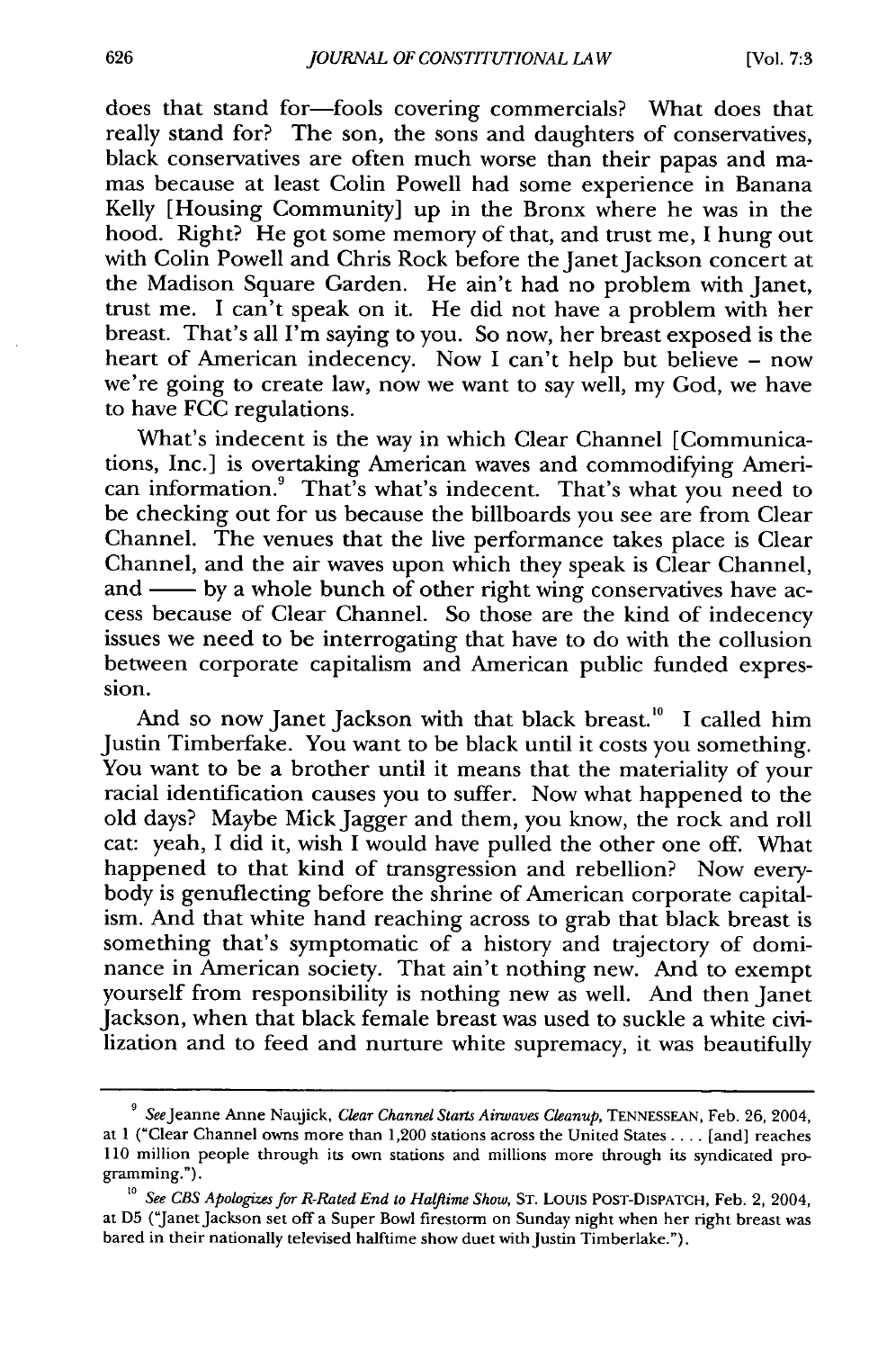received. When that black female breast was exploited as a symptom of slavocracy and Jim Crow law, that was exploited and that was the deal and that was not harangued; that was not seen as the basis of indecency. But now, if any erotic independence is associated with that black female breast, it becomes problematic. I don't know, that just strikes me as kind of odd and interesting.

Back to my bigger point. So it seems to me then when we looked at America vis-A.-vis *Brown* and look at the experiment with those dolls, what strikes me is quite interesting then, is that the internalization of this form of self abnegation suggests that there are elements that the law has to take into consideration and into account. Can you hear me now? So what degree can the law, should the law, the myths, the stories, the identities of the very people that it intends to help, regulate and govern societally? So when I think about *Brown,* I think of how significant that law was and how important the Supreme Court has been when influenced by cultural values that acknowledge the limitation of human reason and acknowledge that human bias has been at the heart of the project of American jurisprudential reality. Then when it acknowledges that, then we know that the law can play a good, noble, ennobling, edifying role to help us deal with the reality. We must hear the least of these. We must hear those who have been historically excluded as a result of the rule of law.

The uncritical celebration of the law is just as dangerous as those who would tend toward anarchy and lawlessness. The uncritical celebration of law which suggests that the law itself without intervening forces and without push or pull, without force from the broader society, would it of itself make decisions that were just and appropriate? I think about the fact that *Brown* took place in the culture where there was a huge civil rights movement just looming. A year later Rosa Parks in Montgomery, Alabama; Martin Luther King, Jr. a few years later; Roy Wilkins already on the scene; A. Philip Randolph already on the scene; Edie Nixon; Ella Baker; Joanne Robinson; and other significant figures on the scene. So it seems to me a social movement, a credible attempt to try to embody the ideals after which the law aims must be a corollary to, and a check and balance of the law. Because without that kind of serious social movement, the law itself ain't done a whole bunch to deal with the realities that we want to see addressed in our culture. And so, Can You Hear Me Now, can we hear the misery and the hurt and the pain? Can we hear the cries for justice that human beings who are American citizens have made in the name of the ideals of democracy, of fairness, of justice and so on.

And so, the intersection of the law in race is critical, and I know that a bunch of critical race theorists and other people who think about these things are somehow suspicious and skeptical as if they're doing something outside of the parameters of what we usually do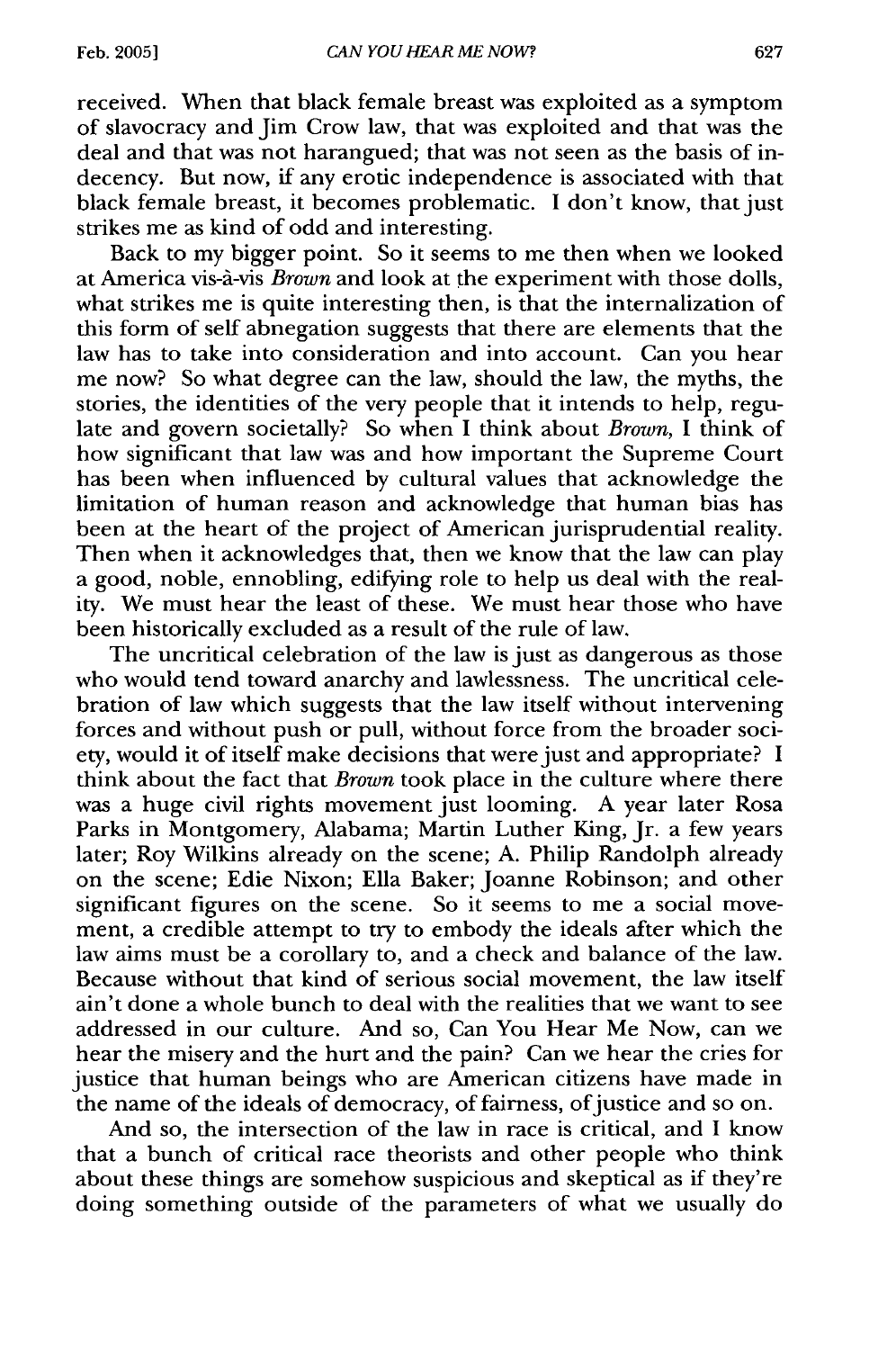when we teach constitutional law or torts and contract or when we deal with civil aspects of the law. But they are part and parcel, woof and warp, they are at the heart of these debates about not only critical race and reason, not only about what the law can do to help folk become better human citizens, or at least allow them to arrange their human relations in such a way that they reflect the ideas of justice to which they adhere. We see that the law ain't that much different from any other level of sophisticated conversation that gets involved in what it means to be an American.

So that now, apart from questions of race, we've got added on top of this stuff questions of nationality with the post-September 11 world. Now we're trying to figure out, can we balance civil liberty with the protection of a certain kind of fabric of democracy that's protected from, you know, these vicious and insidious arbitrary forms of violence that terror represents. And the bottom line is, is that race has been a kind of American terror and that the American terror of race has not always been nobly dispatched with by the law. As a matter of fact, the law at points has perpetuated the terror of American race. And how do we understand our relationship as practitioners of that law, as people who help adjudicate what the law is intended to, as those of us who help interpret what the law is about? Because if that was self evident, we wouldn't need lawyers. If it was self evident, we wouldn't need judges. Folk who disagree with one another, who make bitter arguments against one another, who make bitter arguments against one another in the name of and in defense of competing ideas about how to parse and interpret specific moments of that law. So I'm always heartened to find law schools and lawyers and law professors who are interested in trying to figure this stuff out, untangle it, disentangle it, and help us understand that the law doesn't stand above, but it's from within. And if it's from within, it has all of the virtues and vices of being from within. So let's stop pretending that it has this objective. I know, you all don't do that, but a whole bunch of folk outside of here do, and they tempt you to want to believe that again, to reinvigorate that mythology and that narrative.

So the thing is, we want to deconstruct that, and after deconstructing it, what the law helps us understand, especially in race, is a perfect case that underscores this point, is that we are no better or no less than the ability to arrive at consensus and to deal with our debates in a fundamentally humane fashion that owns up to the role we have played in the hurting of human communities that appeal to the law to justify their claims. And that to me is very important because visiting a whole bunch of prisons where disproportionate numbers of black and brown men and women are locked up. When I see affirmative action working, that's the only place it's really working, is up in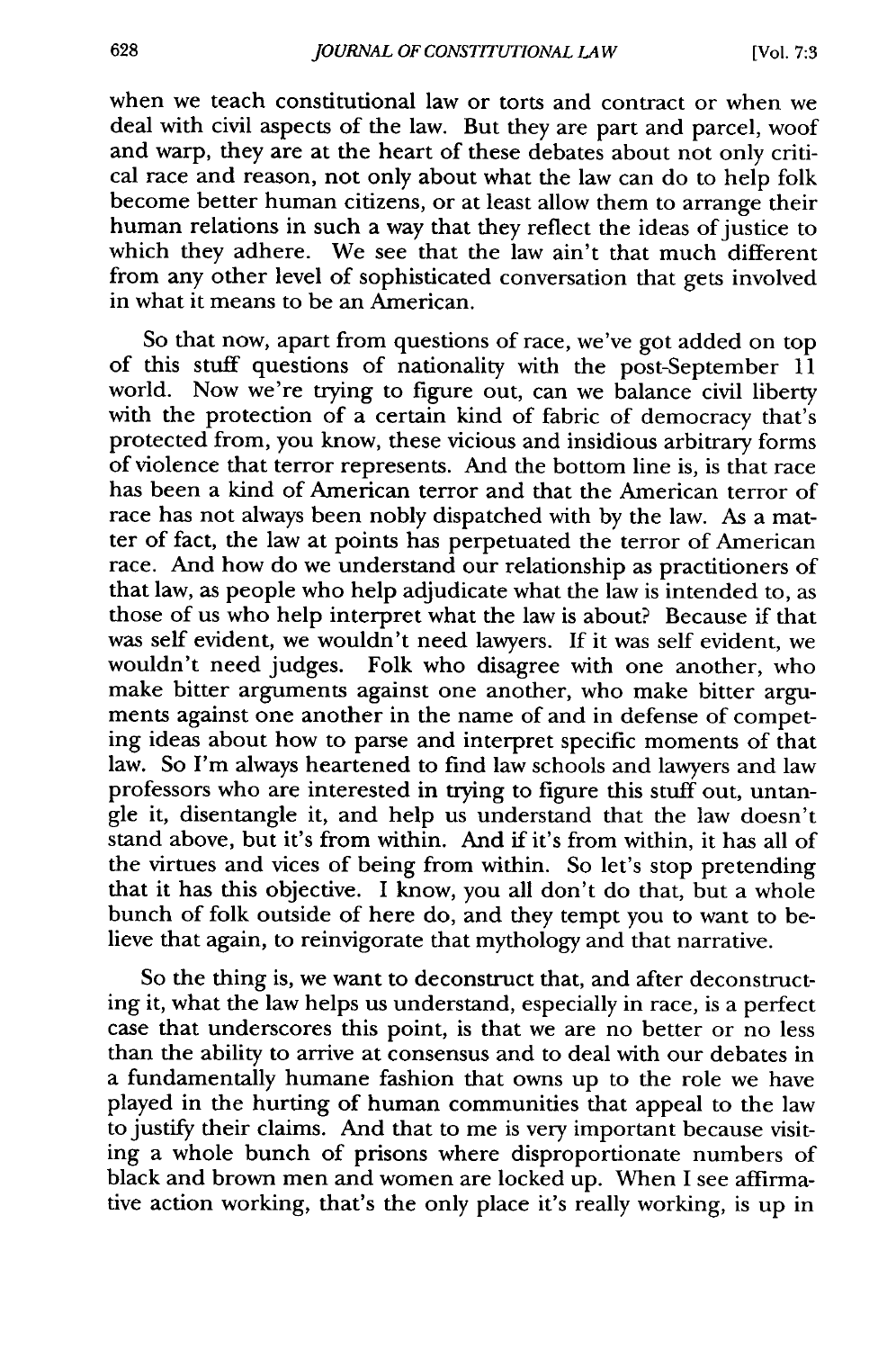the prison industrial complex." We ain't running nothing else. People of color are women, right?

When we look at all of this paranoia that's been developed around affirmative action, my jiminy, what's going on, by jing, what's happening to America. We've just given it over to these radical Marxists and these **-** and these lesbians and these feminists and these crazy people now, they want to get married and now the blacks want to take-you know, all this paranoia. And I'm telling you, I'm out on the road 150, 200 days a year. I don't see it. Where's it at, where is that place, where is that school? You know, they tell you the schools are running over. I ain't been to one. I have not been to an American institution where the mythology that's been generated by the paranoia of protectionism, racial protectionism of the dominant culture is in effect. And furthermore (and I'll make a couple points and end because I know I'm over my time), furthermore, that when we think about affirmative action, affirmative action is not the ceiling, it's the floor.

But we have so surrendered the social and political battle necessary to be corollary to the legal one and it's moved so far to the right that even conceding the legitimacy of affirmative action has to be ameliorated by terms like let's mend it, don't end it. Even the friends of those who are represented by affirmative action have to find new language to try to defend it because it's such a tough time in America right now. And part of the difficulty of defending affirmative action is the difficulty of making, especially, our good white brothers understand that many of them systemically and historically, not individually but collectively, have benefited from a form of racial preference. Dare I say is too obvious for me to point to. But the cliché begs to be engaged, that our own president, God bless his heart, brother come out on Martin Luther King, Jr.'s birthday against affirmative action, what, wow. Not the day before, not the day after, on the day, right? And for all those who say to us we must appreciate the fact as African Americans that we have Colin Powell and Condoleeza Rice in the White House, what does that mean to us? Right? I'm not saying because they're house negroes, White House negroes, that we shouldn't be proud of them. And what is it about black people whose names with C that have a destructive impact on America? Colin and Condie and Connelly and Clarence. I'm not saying it's a scientific alphabetical kind of relationship, but it's worth considering. So are we supposed to be proud of the fact that they're smart, smart negroes? Like

<sup>&</sup>lt;sup>11</sup> See generally Eric Schlosser, *The Prison-Industrial Complex*, ATL. MONTHLY, Dec. 1998, at 51 (describing the increasing number of prisoners of color incarcerated for non-violent crimes, the decreasing rate of violent crime, and the interplay of private companies in federal prison budgetary allocations).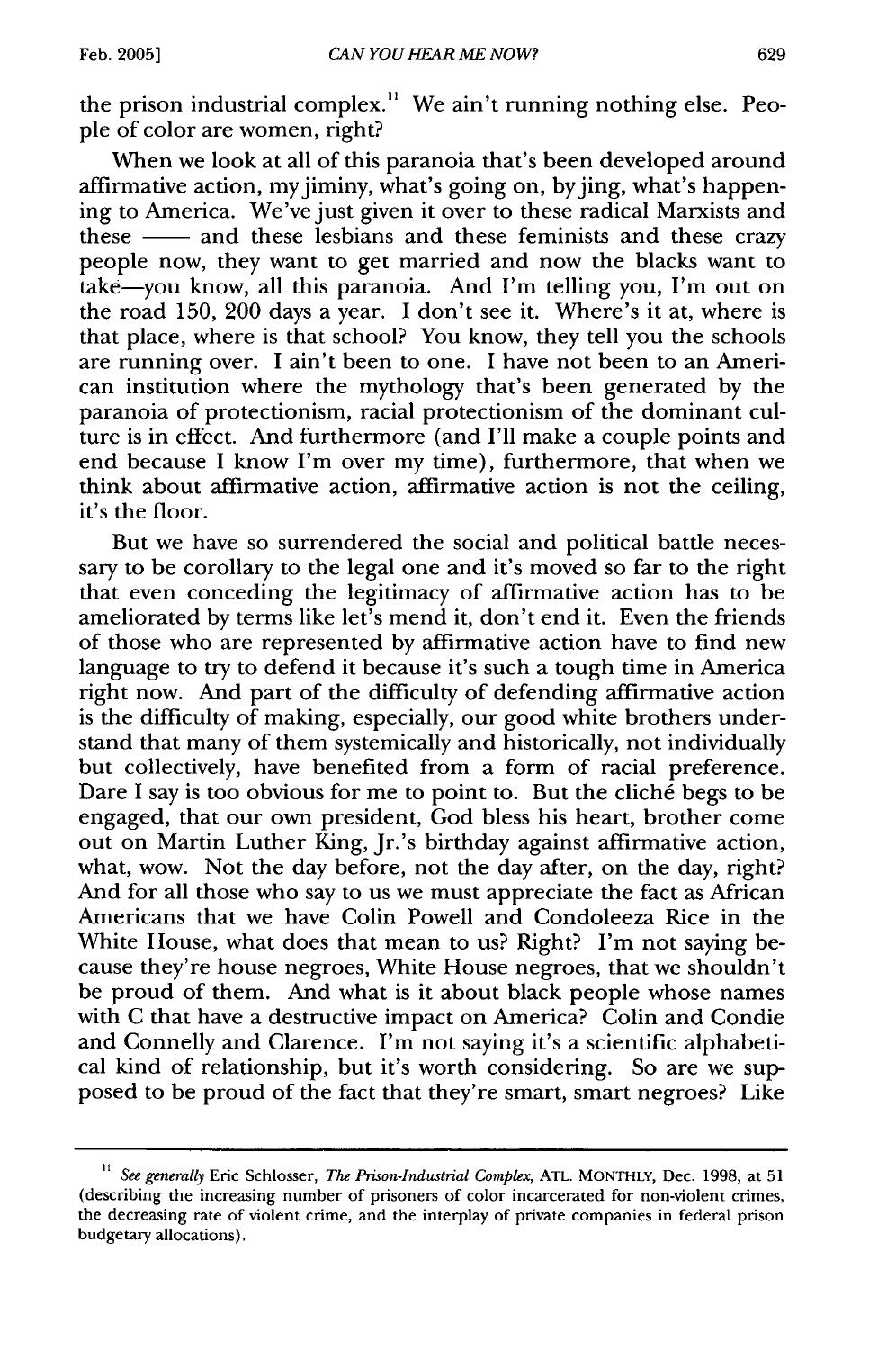we ain't never seen no smart negroes before, right? And what good do they do in the White House in the presence of the president who himself has benefited from forms of preference? Here's a guy [who] couldn't even get into his local school, daddy got to call Yale. They called Harvard [to] get him in. He admits on every graduation speech he's a C student. I'm a C student and this is what C students do, so all you cats making A's and B's, step aside, because the C students rule and rank because we got the cash. And so now, here's a guy benefiting from racial preference. By his own admission, he was drunk [un]til he was forty. Then he got a job. What was he, he headed the Texas Rangers and he sold Sammy Sosa to [the] Chicago [Cubs]. That wasn't a great move. Then he was the governor [of Texas], now he's the President. I know some negroes named Willie in Detroit [who've] been drunk since they're forty, can't even get elected as dog catcher. So when we have all this paranoia about affirmative action, please.

When we put it in broader context, we understand that affirmative action is not about giving somebody a shot who doesn't deserve a shot. And those of you who are engaged in the law, applying the law, fixing the law, limiting the law, reconstructing, reconstituting the law, must understand as you do understand the fact that those who are victimized by the law must be defended by that very law. This is where I would argue, quibble with the ingenious formulation of Audre Lorde that the tools of the master can never dismantle the master's house.<sup>12</sup> Got to do it, got to have it, got to master those tools, got to engage in sophisticated forms of theoretical application of the law to their social constructs. Yes, all that. The bottom line is the master's tools got to be involved in dismantling the master's house. But you got to baptize those tools, got to convert those tools. Excuse me for that narrow religious reference, I am a Baptist preacher and Saturday is close to Sunday, watch out. So it seems to me that those tools must be deployed, must be skillfully engaged in dismantling the master's house. That's why people of color and others engaged in reflections upon the law and race ain't got no, ain't got no, ain't got no choice but to engage in all kinds of discourses. Right? I know people say oh, these obscurantists, jargon, written discourses and stuff, we ain't got no choice. We got to master that and the common tongue. We got to be able to say it for five minutes on Bill O'Reilly and we got to be able to say it before the Supreme Court and make some sophisticated arguments, and we got to go in law journals and engage with habber mouths and **-** and [rappers] Biggie Smalls and Snoop Dogg and whoever else comes to mind.

<sup>12</sup>**AUDRE** LORDE, *The Master's Tools Will Never Dismantle the Master's House, in* SISTER **OUTSIDER** 110 (1984).